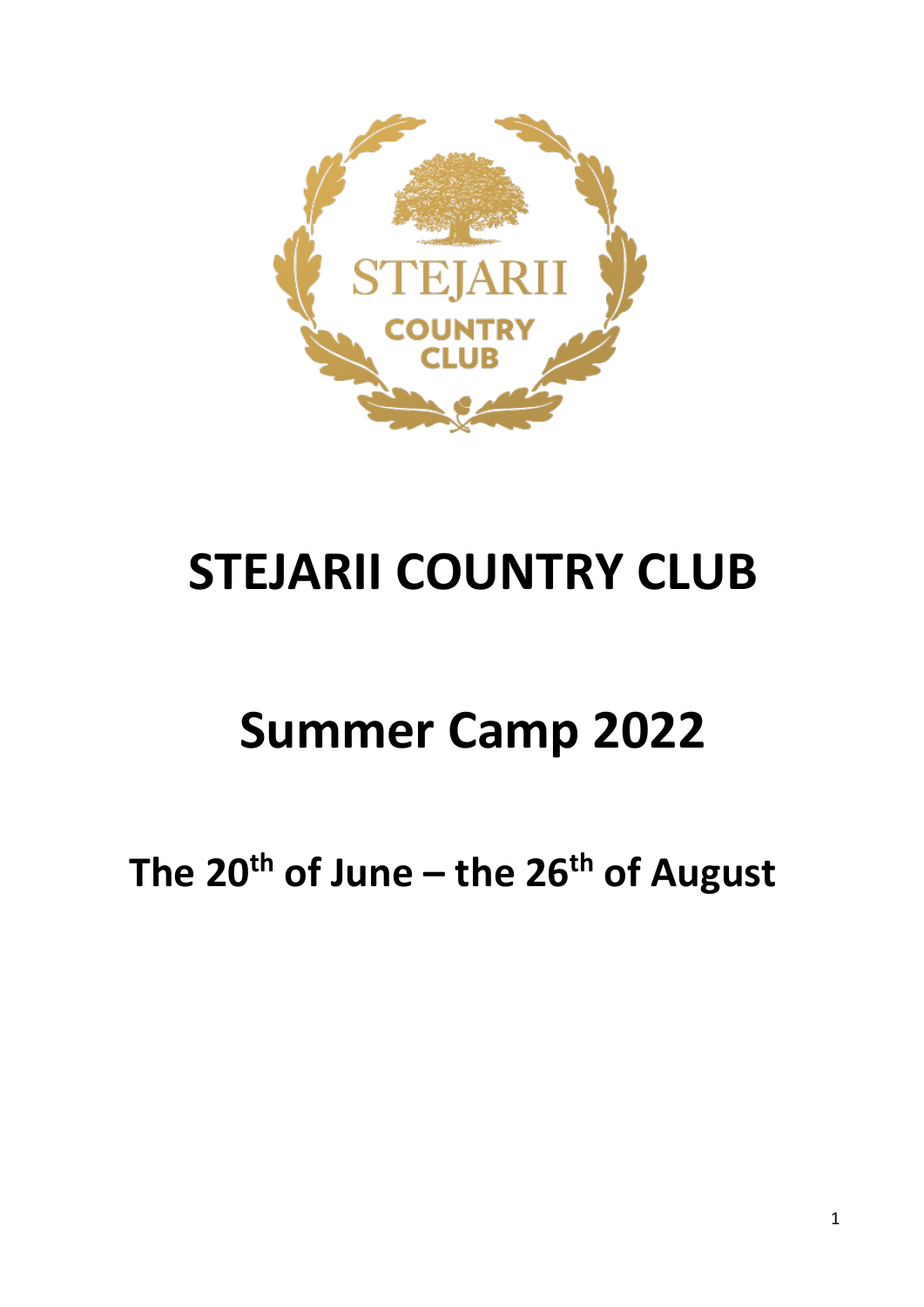# **The Parents' Handbook**

Stejarii Country Club organizes a programme of recreation-sportive activities intended for children, for those ones interested in a range of sports: Tennis, Swimming, Karate, Dancing, Gymnastics, Athletics, Yoga, Board Games, Painting, Lego, provided by our trainers, national and international champions; they will develop their creativeness through workshops and they recreate in unforgettable trips, overlooked with care by specialized personnel.

The bilingual programme represents the perfect occasion for socialization, informal education and time spent in nature!

The activities include sports activities, outdoor games and group trips.

Limited number of participants: 50 children/week, 10 children/group

The aforementioned programme organized by Stejarii Country Club is meant for children aged 5 - 14, with the view to providing them with the opportunity to discover the benefits that they may obtain from sports, arts, culture, nature. The programme activities are designed to help each participant to become more independent, to increase his/her self-confidence, to develop his/her self-consciousness and to use his/her mind and body in an entertaining and safe way.

The children's participation in the programme activities is decided and assumed by their parents by reading this handbook, as well as by reading, filling out and signing the participation form comprising also a questionnaire.

The activities dedicated to children are carried out solely provided that all the measures applicable within Stejarii Country Club, including those ones for the prevention and spread of COVID-19 are complied with and in accordance with the effective regulations.

*Our qualified trainers engage to provide an entertaining and memorable summer experience, under safety conditions.* 

## **PERSONNEL CONTACTS**

Programme Supervisor: Alina Machita: (+40) 754055378 [\(kidsclub@stejariicountryclub.ro\)](mailto:kidsclub@stejariicountryclub.ro) Concierge: (+40) 744 332 155 (concierge@stejariicountryclub.ro)

#### **SUMMER CAMP PROGRAMME: the 20th of JUNE – the 26th of AUGUST**

#### **From Monday to Friday from 8:00 am to 5:00 pm**

The participants must sign the entry-exit access form every day through a parent or an authorized person that must submit an identity document with a photo. The place to bring and take the child is the area outside Kids Club within Stejarii Country Club.

The child will be brought starting with 08:00 and will be taken over by the parent/ legal representative no later than 5:00 pm.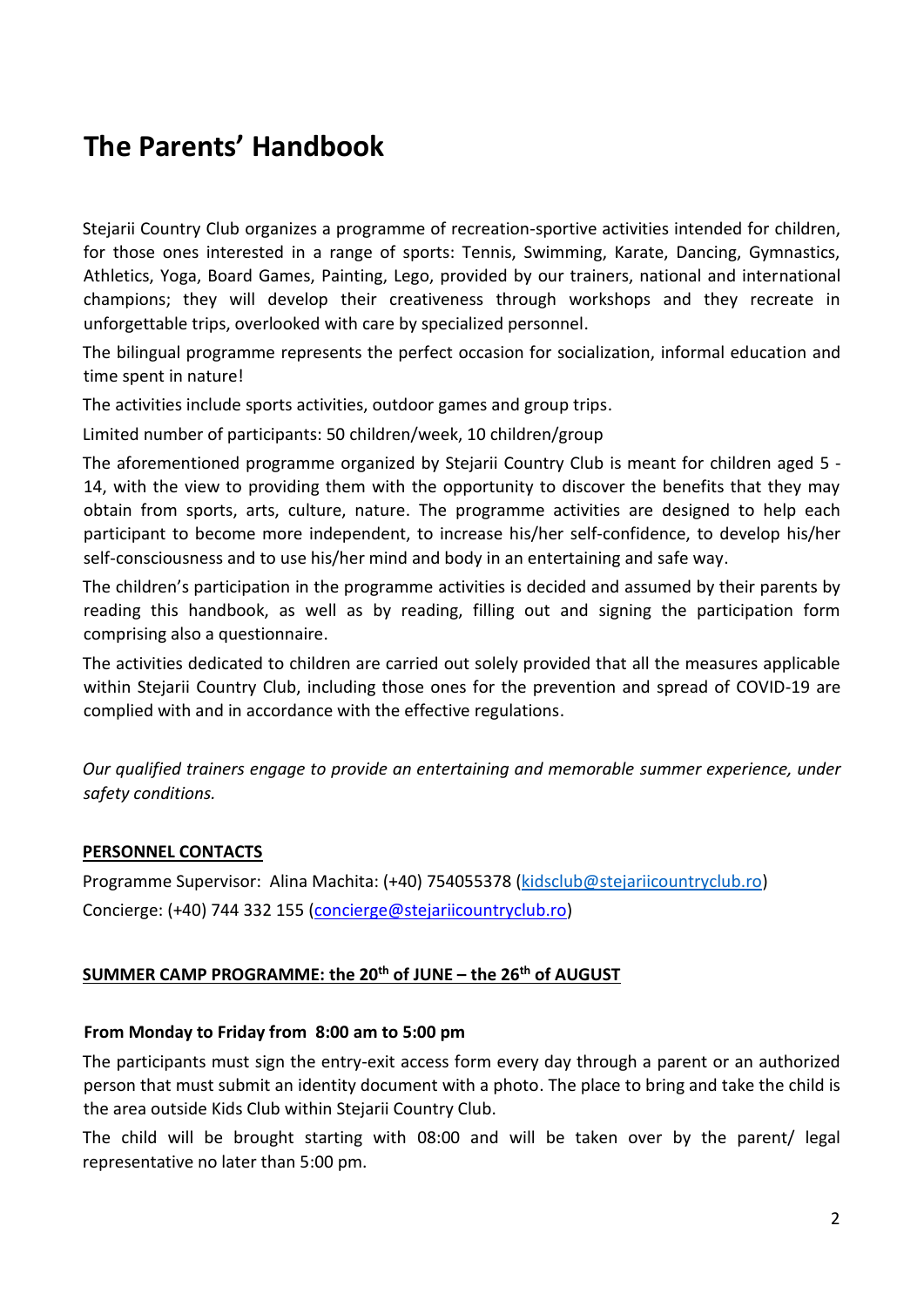Each activity within the programme will be followed by at least 10-15 minute-break, when the children may go, alone or accompanied to the restroom to sanitize their hands.

# **RATES\* 1 WEEK**

*2 groups- 5-9 years and 10 - 14 years* – Euro 270 for members / Euro 324 for non-members.

Based on outdoor activities (tennis, swimming, karate, yoga, athletics, gymnastics), but also workshops, nutrition, origami and a weekly trip.

*Enrolment fee in amount of EUR 10 (it is paid once).*

*The prices are inclusive of VAT. The payment will be made in RON, at the exchange rate of the National Bank of Romania on the invoice issue date* 

Please choose as payment method the means that do not suppose the handling of banknotes: the bank transfer, the payment by contactless card.

## **EACH PACKAGE OF SERVICES INCLUDES**

The access to all the activities in compliance with the pre-determined programme, daily lunch and 2 healthy snacks, T-shirts for all the participants.

## **INFORMATION ON ENROLMENT**

- $\checkmark$  The enrolment may be made directly, by phone or email. The payment must be made at the latest on the Friday before the beginning of the contracted week.
- $\checkmark$  The enrolments will be accepted if all the forms are filled out, signed and delivered. Please choose as often as possible as method of transmission the means that do not suppose the handling of the documents in physical format by several persons (the transmission by email of the filled out and signed documents in scanned/ or photographed copy).
- $\checkmark$  Limited places 50 children/ week
- $\checkmark$  It is compulsory to attach the epidemiologic opinion letter and the "Healthy from the clinical standpoint" letter to the file.

## **GENERAL BEHAVIOUR RULES**

No person (including child, parent/ carer) having symptoms of respiratory impairments/ viroses (cough, sneeze, rhinorrhea, fever, general bad condition) will have access to Stejarii Country Club.

Before participating in the programme, for each child, the parent/ representative will transmit to Stejarii Country Club the epidemiologic opinion letter for such child. The children with acute infectious-contagious diseases will not be brought to the premises of Stejarii Country Club and will not participate in the programme.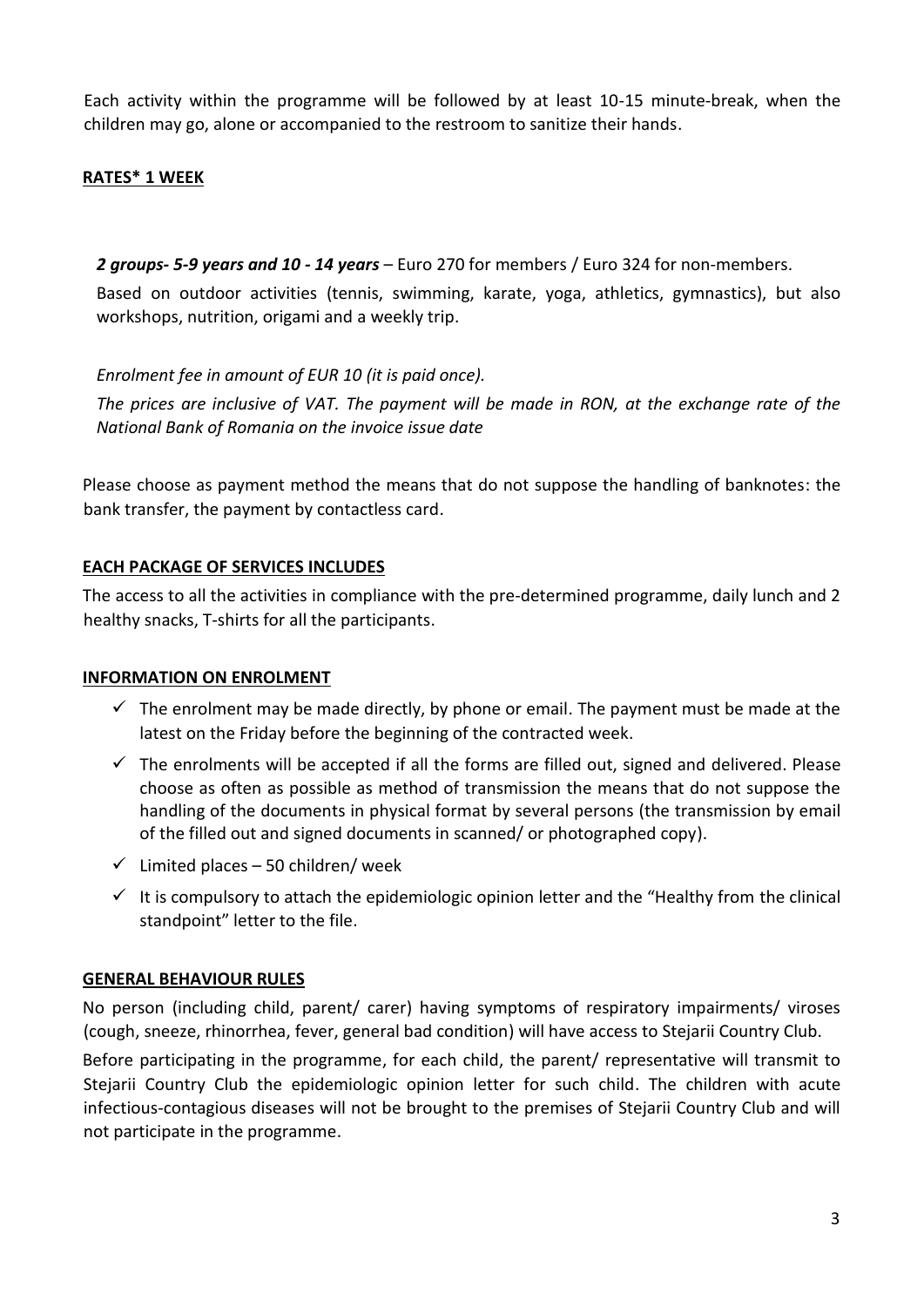If a child has signs of respiratory impairments/ viroses (cough, sneeze, rhinorrhea, fever, general bad conditions) or if the child does not feel well, please do not bring such child to participate in the programme.

The child must be in Kids Club area 15 minutes before the beginning of the activity for the day for which the scheduling was made. If the time is not complied with, the child may not participate in the programme activities of that day.

## **During his/her presence within the premises, each person must:**

- sanitize correctly and often his/her hands (with water and soap for 20 seconds or approved alcohol-based sanitizer), at least upon coming and leaving, during the breaks between the activities; before consuming food; after touching with the hands objects possibly touched also by other persons; before touching his/her face, eyes, nose, mouth; after going to the restroom, after interacting with other persons, after removing the disposable gloves, before putting on/ removing the protective mask, after he/she removed his/her protective mask, when his/her hands are visibly dirty. For drying his/her hands, solely disposable paper napkins/ towels are used;
- avoid touching his/her face with his/her non-sanitized hands;
- comply with the respiratory hygiene regulations: the mouth and nose must be covered while coughing or sneezing with the elbow ulna or with a paper handkerchief. The handkerchief must be thrown away immediately and the hands must be washed with water and soap.

## **ENTERING/ LEAVING**

This is an essential part of the recreational-sport activities programme dedicated to the children. The parents or other authorized persons are liable for signing the form for the child (children's) receiving/ leaving at the beginning and at the end of each day. A legal documentation related to the custody rights may be requested. It helps us to provide the safest environment as possible as well as the possibility to talk to you on your child's day. The children will be handed over solely to those persons authorized by the parent in the child enrolment form. The parents are liable to notify us on any change in the authorization. If other person than such persons will take the child, a written notification must be sent in advance. Those persons taking the children must be prepared to show to Stejarii Country Club's designated personnel an identity document, at request. The child will not be handed over to any unauthorized person.

**Please help us provide the safest atmosphere and remember to notify us on any absence. No participant is allowed to leave by himself/ herself or to sign by himself/ herself for leaving the camp, irrespective of any written permission.** 

The place for bringing and taking the child is the area outside Kids Club within Stejarii Country Club.

The children are received individually by the person designated to this purpose and they are taken over by the carer, at the door of Kids Club area and the intense circulation is avoided indoors.

## **ADDRESSES AND TELEPHONE NUMBERS**

Please inform in writing Stejarii Country Club on all the changes in the address and the telephone number. If the emergency numbers change, it is important that we are notified immediately in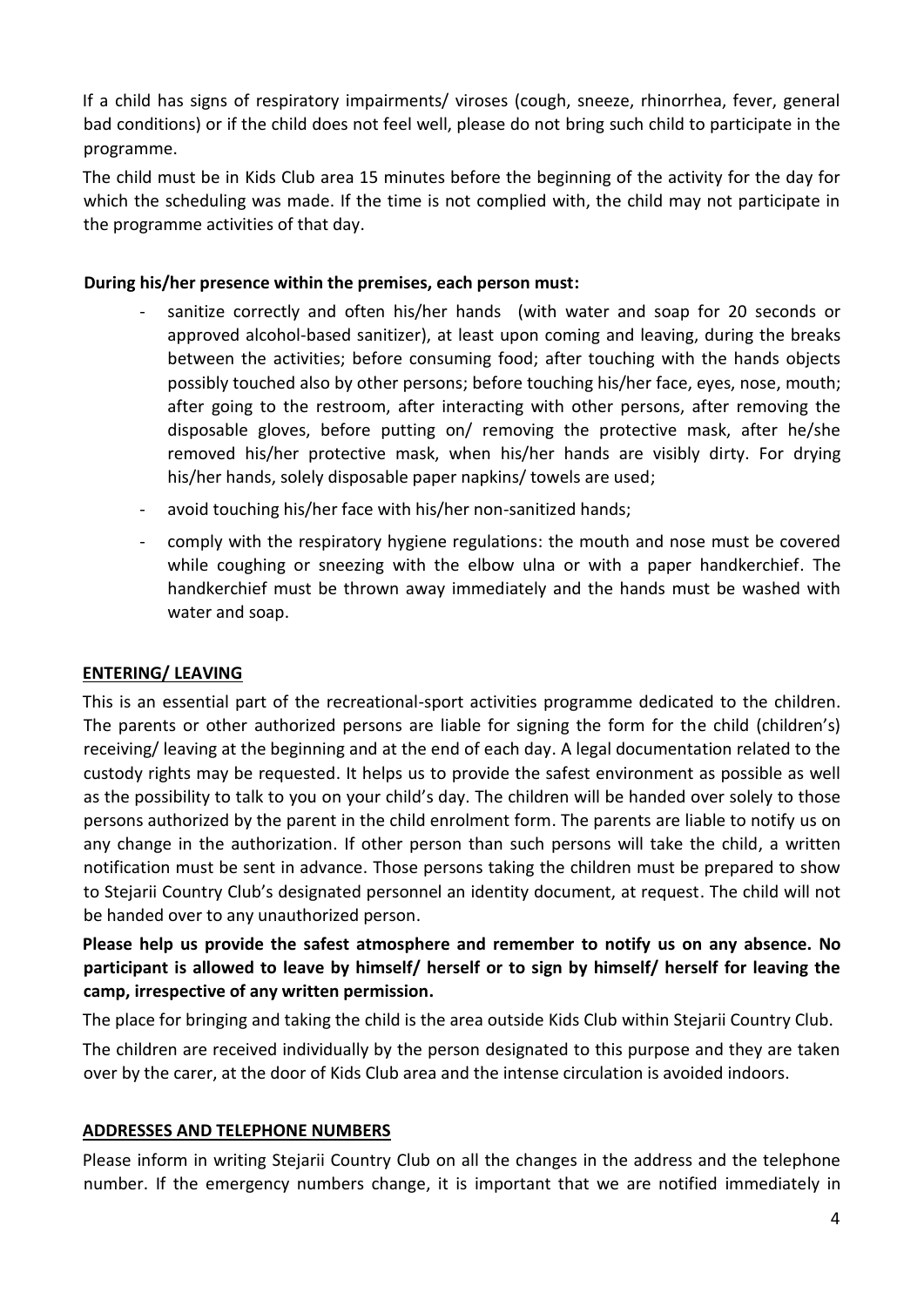order to provide the proper notification to the parents, in case of emergency. Moreover, please inform us if you plan to leave town; it enables us to contact rapidly other persons from the emergency contact list, if necessary.

#### **INSECTS AND BEES**

For the purposes of diminishing the possibility of insect bites and stings, some simple precautions may be taken. The major attraction for bees and insects is "the scent". The sweet-scented soaps and shampoos will attract both bees and insects so try to use fragrance-free products when you shower and bathe them and avoid using perfumes. Moreover, please use at least a SPF 15 fragrance-free sunscreen cream.

## **OUTDOOR/ INDOOR ACTIVITIES**

The outdoor activities and play are the most important part of our daily programme. The parents are asked to dress their children in accordance with the weather conditions. In the morning, they may need a thin sweater or a jacket. During the extreme temperature periods (Red Code), the camp personnel will reduce the outdoor physical activities. The participants may not stay outdoor more than 15-20 consecutive minutes. All the precautions will be taken in order to prevent the injuries in connection with the heat during such periods.

#### **TRIPS**

A trip to different places (from Bucharest or surroundings) will be organized during the week. If it is raining, the trip may be altered or cancelled.

#### **DRESS CODE**

Compulsory: T-shirt, trousers, sport footwear, cap, water bottle.

For swimming (separate package): sunscreen cream, swimsuit, swimming goggles, swim cap, slippers.

Please dress your children in accordance with the notified weather conditions, the planned activities and in comfortable clothes. The participants MUST wear the T-shirt specific to Stejarii Country Club programme during the trips. The sport footwear (or other sturdy footwear) covering the whole foot is always required, save the swimming pool. The clothing and/or the materials with inadequate language or images will not be allowed during the programme. As for the swimming days, the proper sun protection swimsuits are recommended. The children must be properly dressed for running and/or their active participation in the daily events. The clothing is not an excuse for non-participation. Your child must wear play clothes, such as sport type footwear and shorts or long trousers. **NO SKIRTS, NO SHORT T-SHIRTS OR SLIPPERS!** All the T-shirts must cover the umbilicus.

We reserve the right to refuse the participation of the improperly dressed children, without reimbursing any part of the paid price.

Please apply daily sunscreen cream to your child, before participating in the programme and send the child with a sunscreen cream for subsequent uses. Stejarii Country Club personnel will inform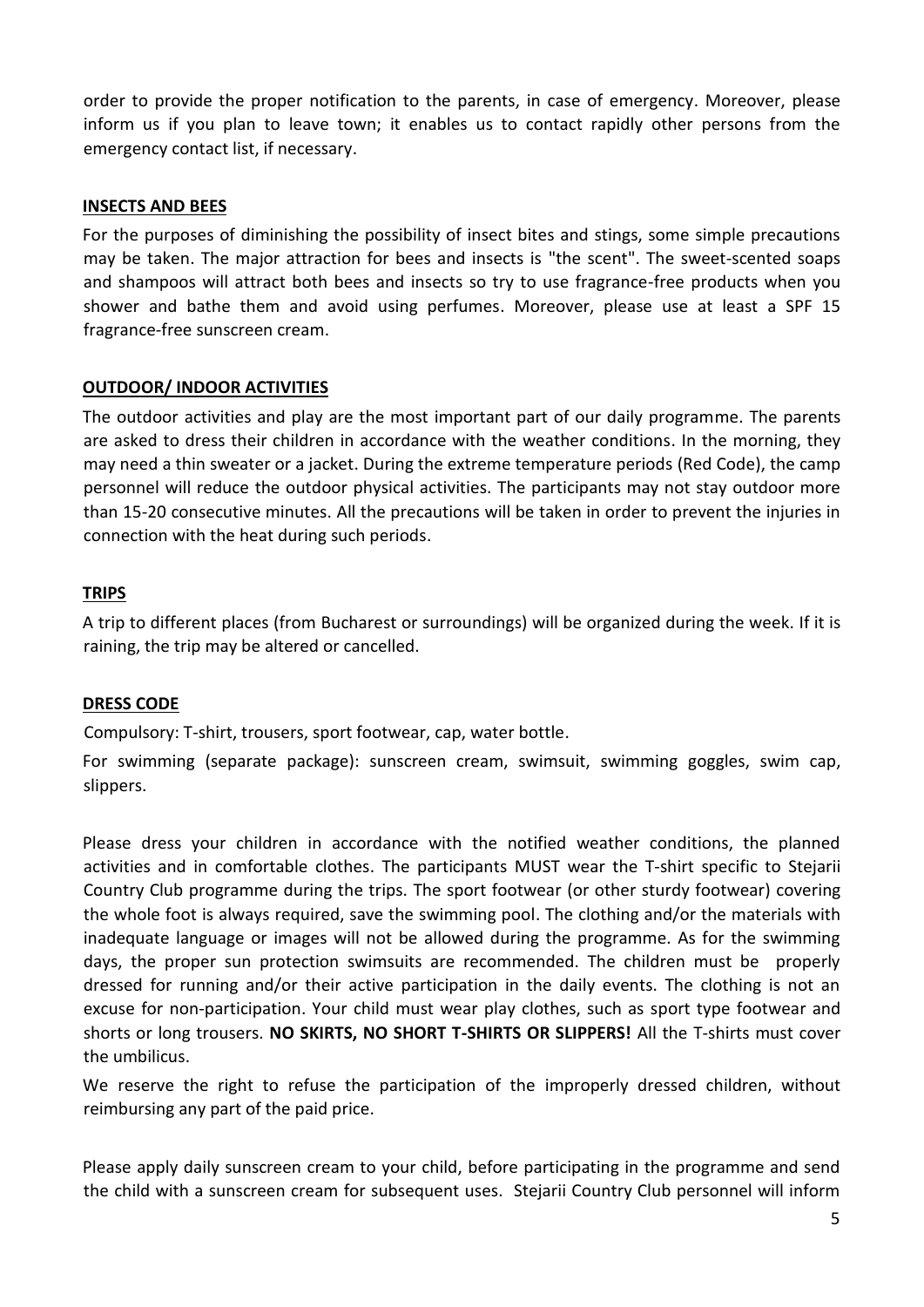regularly the participants when they have to apply sunscreen cream. The sunscreen cream will be applied through the equal-to-equal system. The personnel will not apply the sunscreen cream to the children. If your child needs additional help in applying his/her sunscreen cream, the supervisors/ animators – in a public place –will provide that they obtain the proper covering.

#### **WEEKLY MENU**

Healthy snacks – season fruit, croissants, cupcakes.

Lunch – soup, rich second dish.

All the ingredients are of the best quality and the menu will be prepared by our nutritionist.

#### **Please not allow your child to hold throughout the programme the following items:**

- **Any electronic game/ device (including, but not limited to: Gameboys, PSP, iPod, CD)**
- **Money**
- **Mobile phones**
- **Collection cards**
- **Weapons, knives or weapons of any time – false or authentic ones**
- **Valuable items**
- **Food packages**

#### **THE STORAGE AND ADMINISTRATION OF MEDICINES**

Please inform the programme supervisor if throughout the programme your child will need any type of medicine, based on medical prescription or which do not require prescription, of if they need special medical care due to allergies. The parents must meet ahead with the programme supervisor in order to establish a certain plan of care for your child. If the proper documents have not been completed, the parents will be notified and required to come back to our premises in order to administer the medicines. The parents should verify with the family physician to see whether a dosing programme may be arranged which does not suppose the time the child participates in the programme. If a medicine must be administered to the child during the programme time by our personnel, we must hold the following documents filed before the administration of the medicines:

- o written authorization from the physician
- o written authorization from the parent
- o medicines in the original labelled container

Solely the programme supervisor or the personal carers are authorized to administer medicines and solely if there is an authorization from a parent/ guardian and physician filed to the file. The child's confidentiality will be permanently kept. All the medicines will be kept in a closed box far away from the children's reach.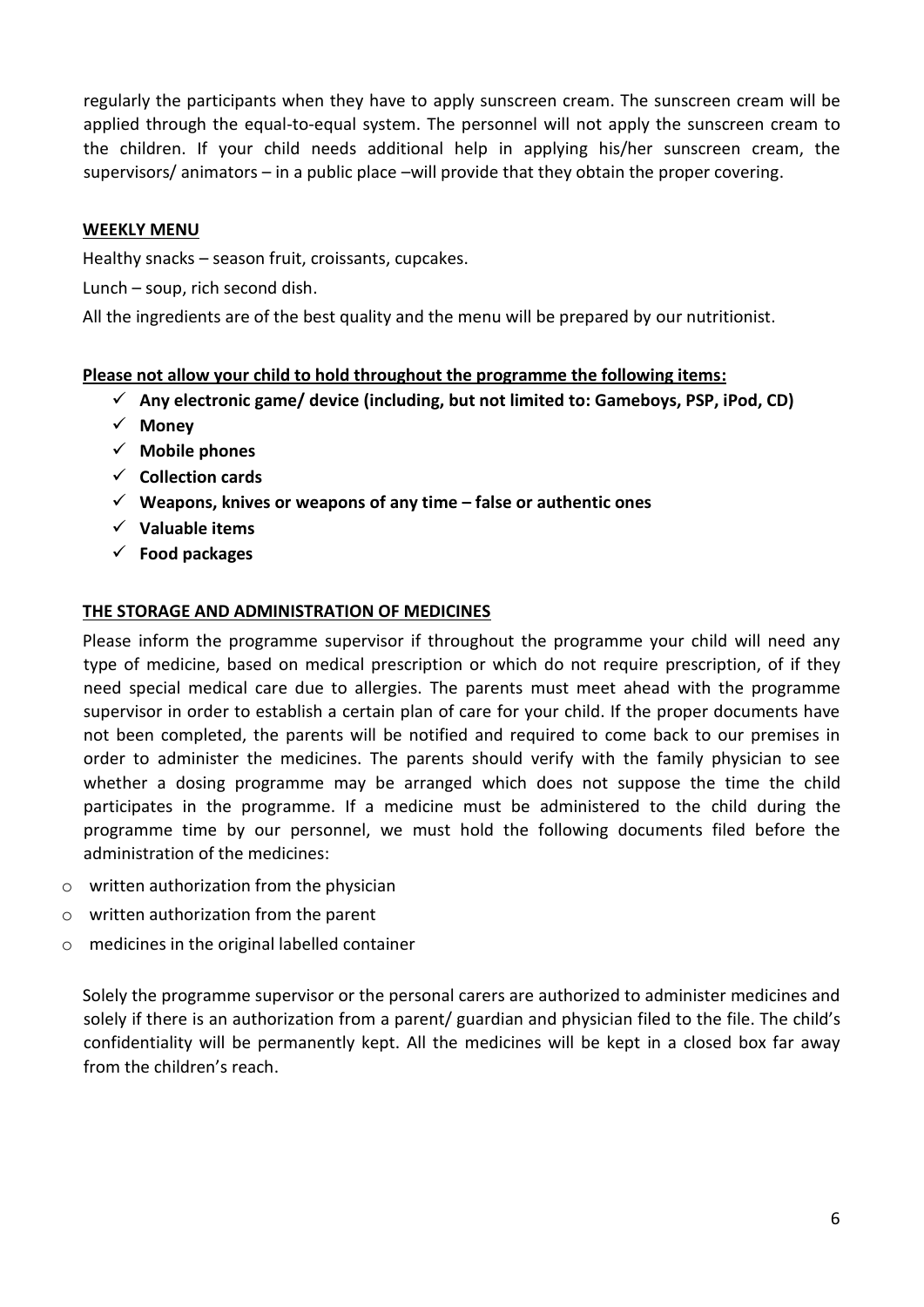# **DISCIPLINE**

We endeavour to provide the positive support for good behaviour and to encourage the children to behave properly. We encourage three basic principles: "Protect yourselves." "Protect the others". "Protect the materials and equipments".

- $\checkmark$  No child will be excluded from the group more than ten minutes for discipline purposes save the loss of special privileges. The normal time will be five minutes, but it may be longer, according to the seriousness of the issue.
- $\checkmark$  The child will know why he/she is disciplined and the leader will provide positive solutions for the issue. If the issue persists, the child, the parents and the programme supervisor will discuss the issues and will try to find a solution.
- $\checkmark$  Both parties will be heard. No offending words will be used in order to solve the issue.
- $\checkmark$  The discipline will be supervised.
- $\checkmark$  The children will not be let alone.
- $\checkmark$  The parents are not allowed to accompany the children during the programme activities.

## **The Steps to Solve the Issues Related to the Programme Participants' Behaviour**

- 1. Verbal warning.
- 2. Verbal warning and 5-minute-time out or loss of privileges (swimming, play time, etc.)..
- 3. Verbal warning the elimination from the remaining activities and a conference with the programme supervisor.
- 4. A telephone call from child to parent.
- 5. The loss of privileges (swimming, trips, etc.).
- 6. Meeting of parent, child and supervisor
- 7. The child is not allowed anymore to participate in the programme without the reimbursement of the money.

## **THE POLICY OF ASSURANCE THAT ALL THE CHILDREN WILL BENEFIT FROM A PLEASANT EXPERIENCE**

**Please share this information with your child, discuss with the children these rules and provide that they understand them so that they implement them throughout their participation in the programme:** 

According to the seriousness of the incident, the improper actions may determine the removal of the child from the daily activities or from the remaining programme without the reimbursement of the money.

- **1.** The children will respect the personnel and the other children through actions or words. In the absence of respect, the child will be informed immediately that such behaviour is not acceptable and will not be tolerated.
- **2.** The abusive language, the violent behaviour, the incorrect handling of the equipments, the destruction of the goods and the theft are not acceptable behaviours.
- **3.** No child will abuse physically or verbally any other child.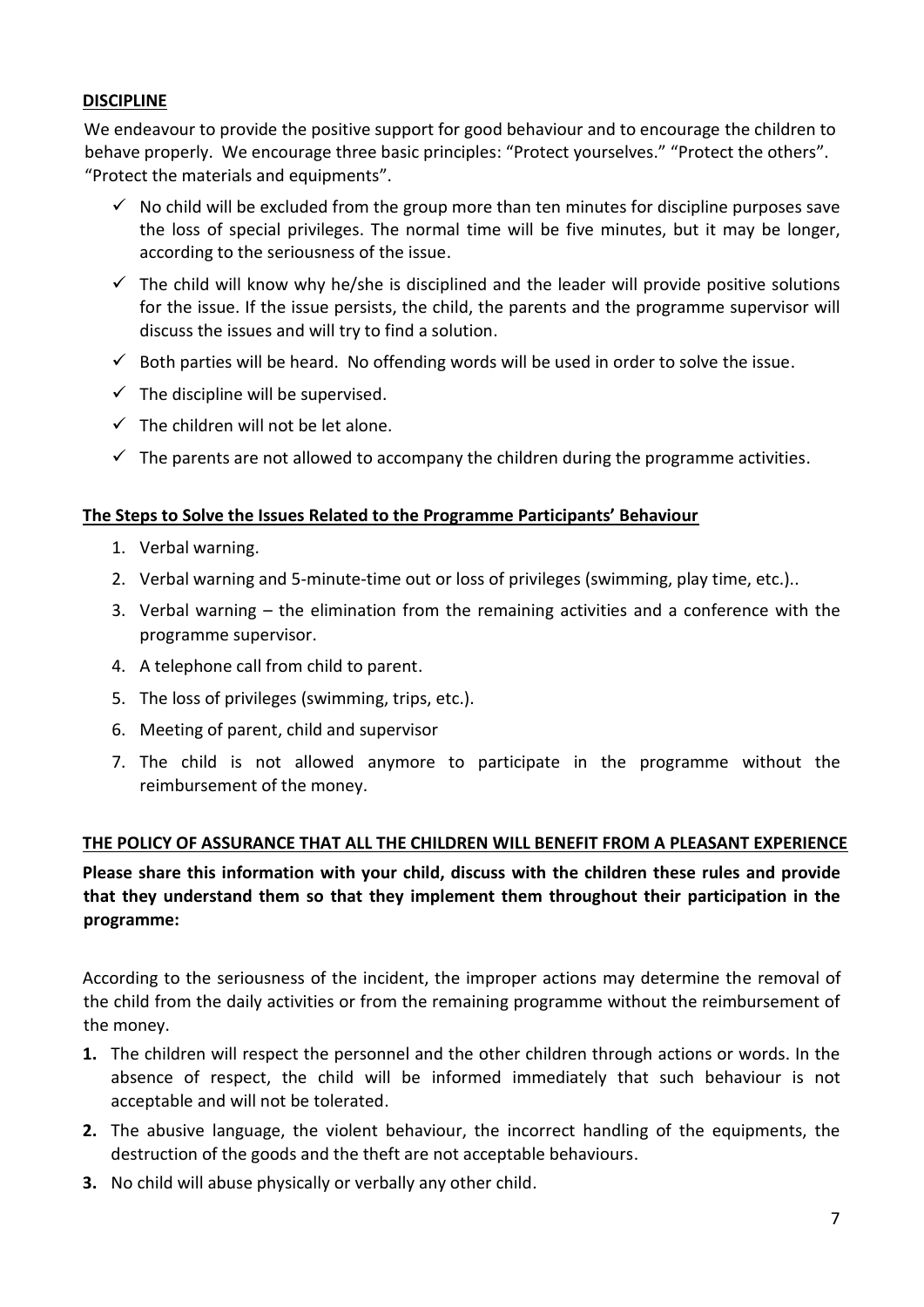- **4.** The medicines without medical prescription, the illegal or unauthorized ones based on medical prescription, the tobacco and alcohol are not allowed within the programme. If it is found that a child is in the possession of the abovementioned items, it will determine the immediate elimination of the child from the programme.
- **5.** Any weapon or potentially dangerous object (toy weapons or knives, jack-knives, fire arms, lighters, etc.) of any type in the possession of a child will be removed at all times and the child will be eliminated immediately from the programme.
- **6.** Proper clothing is requested. If this rule is not complied with, the participants will be asked to leave the programme and return dressed properly. The continuous violation of this rule may cause the child's elimination from the programme. The sport footwear or other sturdy footwear covering the whole foot is always a need, save the swimming pool or other water facilities.
- **7.** The children must observe the programme rules, as well as the rules posted in the locations we visit.
- **8.** Each child helps with the cleaning after each activity.
- **9.** The children will wash with water and soap/ sanitize their hands correctly as often as possible. The compulsory moments for the compliance with the hand hygiene are: entering the premises; after having completed an activity; before and after eating; after using the toilet/ restroom; whenever the child/ the Stejarii Country Club personnel considers it is necessary.
- **10.** The transfer of objects or equipments between home and Stejarii Country Club must be limited to which it is strictly necessary: clothing and footwear for change, water bottle, sunscreen cream, hand sanitizer gel container, disinfectant wipes, eventually, medical devices.

The exchange of toys and equipments between home/ family and Stejarii Country Club is not allowed.

- **11.** The children will observe the respiratory hygiene (sneezing into the elbow/ disposable handkerchief);
- **12.** Each child will comply with all the instructions given by the personnel.

# THE PARTICIPANTS GETTING SICK/ GETTING INJURED /EMERGENCIES

In case your child has a sign or symptom of sickness, please do not bring the child on that day/ period. Call a physician in order to determine whether your child's symptoms are contagious and when he/she might return.

If a child becomes ill or gets injured during the programme, the parents/ guardians will be informed. The sick children will stay away separately from the other children and they will be provided with a blanket and chaise longue where they will be lying. If a child is injured, first aid will be provided and if necessary, they will call 112. The parent/ guardian will be called and informed.

The personnel will inform the parent/ guardian if he/she must come to take the child or whether the child was taken to hospital by ambulance. The scratches and minor hits will be reported to the parent/ guardian when he/she arrives to take his/her child. If the parent/ guardian cannot be contacted, the contact person for emergency cases will be informed.

## **THE HANDLING OF THE PARTICIPANT'S PERSONAL EFFECTS**

Ultimately, the participants are liable for all their personal effects brought during the programme. We request that all their assets be labelled (swimsuits, towel, sunscreen, water bottles, etc.), as a